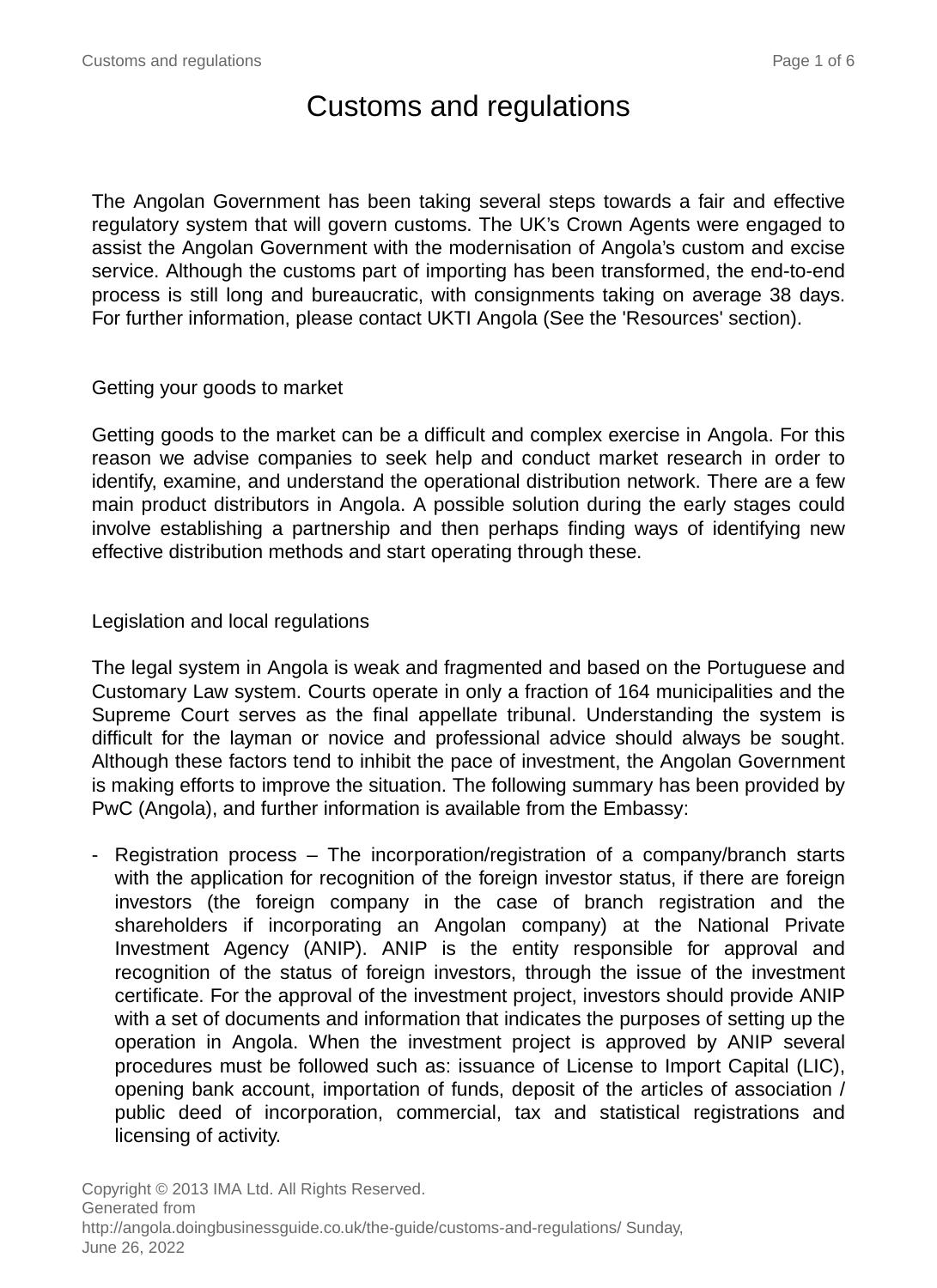- Foreign investment The Angolan investment legislation establishes a regime for private investment in Angola, carried out by nationals or foreigners, including the requirements to benefit from incentives and other opportunities conceded by the government. Considering that the "company", a foreign entity, intends to register an Angolan business vehicle and that such operation qualifies, under the investment legislation, as an investment operation, it will be required to get an approval from ANIP (the government private investment agency). The minimum amount for foreign investments is US\$1 million in order to benefit from taxation incentives and repatriation of profits. On the other hand, and for projects which investment values exceeds US\$5 million, the process to get the approval requires the celebration of an investment contract with the Angolan Government, which is ultimately approved by the Angolan Council of Ministers.
- Documentation Angola prides itself on their administrative procedures. Documentation is required for every process and many procedures require the intervention of a number of government agencies. For this reason, UKTI advises companies to consult local recognised law firms in order to seek assistance when dealing with the bureaucratic maze that is the Angolan regulatory framework.
- Labelling and packaging regulations INADEC is a government institution created with the purpose of protecting the consumer. One of their main objectives is to ensure that products are labelled with the right information that the consumer must be aware of and packed in accordance with international health and safety law. For more detailed information companies are advised to contact INADEC in order to find out what they consider material facts and therefore should be outlined to consumers in a form of labelling.

[Source: PwC Angola]

Responding to Tenders

Companies are usually advised to respond to tenders directly. The local UKTI team is always available to clarify, provide advice or information about the way companies should respond to tenders. In their response it is important for companies to clearly outline their existence in the market, because it enhances their credibility and provides their local contacts.

Sanctions and Embargoes

Some countries may be subject to export restrictions due to sanctions and embargoes placed on them by the UN or EU. Exporting companies are responsible for checking that their goods can be exported and that they are using the correct licences.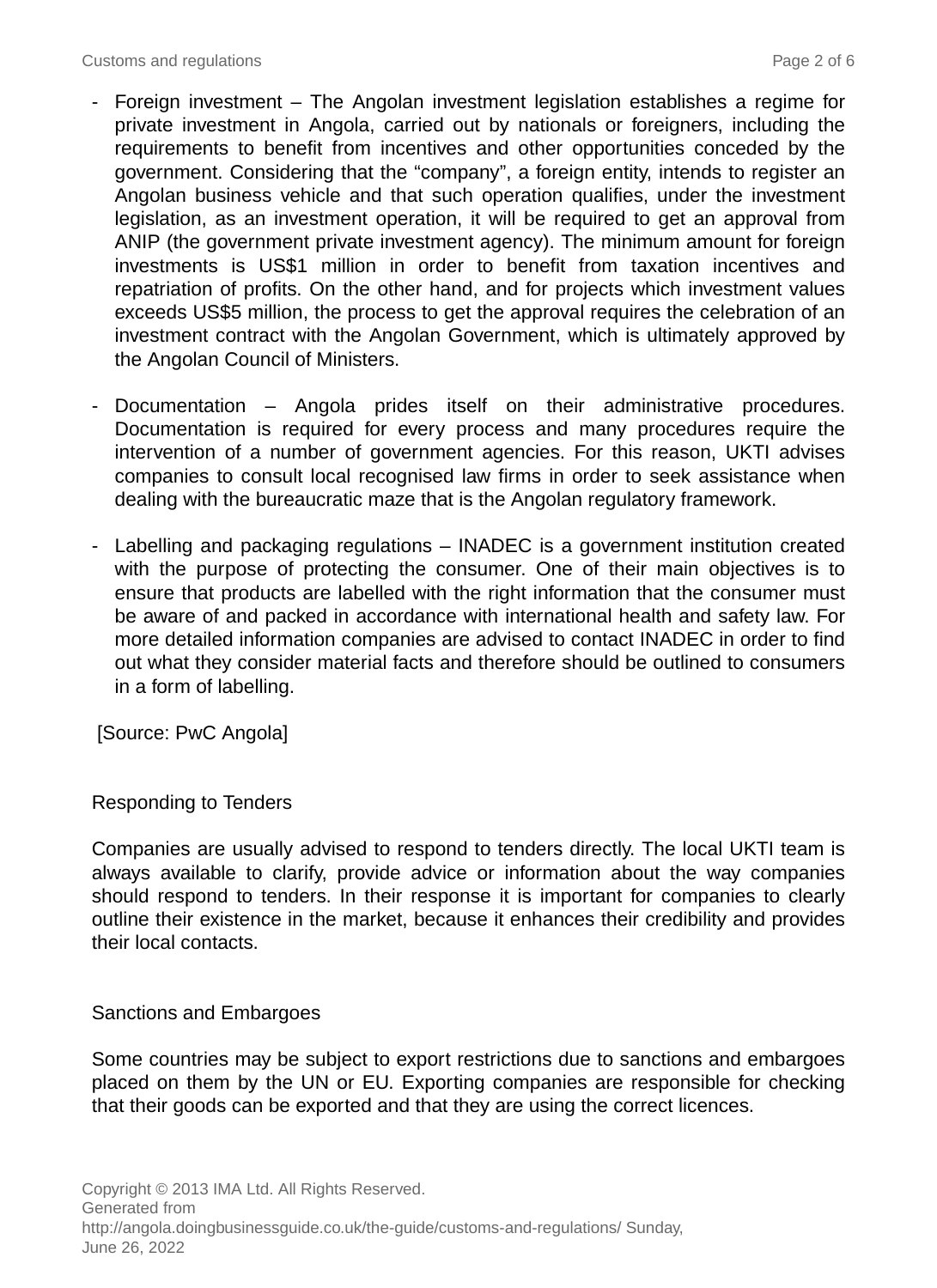### Recruiting and Retaining Staff

Under the local content umbrella the Angolan Government expects foreign and national companies to prioritise local labour, which essentially means they have to exhaust all the recruitment methods for a certain period of time before recruiting externally. For each company, there is in place a 70/30 split requirement for the employment of local staff. However, the Angolan Government recognises the fact that there is a huge deficit of skilled technical and professional personnel, a reason why several companies are forced to recruit expatriate staff reasonably skilled to match their needs. This is an area of primary concern for the Angolan authorities and the government favours companies that embrace the local content guidelines, which also assists in the transfer of skills and knowledge to Angolans.

Retaining staff in Angola can be challenging for several reasons, but salary is a key consideration. The market is extremely competitive for reliable skilled labour and therefore companies tend to recruit and retain their staff especially after investing in them with training programmes, but due to the level of demand within the market, those paying better salaries and offering better conditions are more likely to retain their staff and attract others.

#### Legislation on employment of expatriates

Foreign workers are not protected under the Labour Law but do receive legal protection if they work under contract. Otherwise they receive protection only against criminal acts. Work permits are granted by Angolan consular authorities with the authorisation of the Angolan Immigration Authorities (SME) and the Ministry of Labour. This type of visa is valid for multiple entries and enables a person to stay in the country for one year, renewable for similar periods, for the term of the contract.

The government has established a 41.5 hour working week. All employees must be registered for social security and must contribute 3% of salary; the employer contributes 8%. However, a foreign worker has the option of not contributing towards the social security scheme if they can produce evidence that they already contribute towards a foreign scheme and/or have life insurance. Women are entitled to 90 days maternity leave at full pay.

New Private Investment Law

The Angolan Government has enacted a new Private Investment Law (NPIL), Law 14/15 of 11 August 2015, which replaces the former law no.20/11 of 20 May 2011.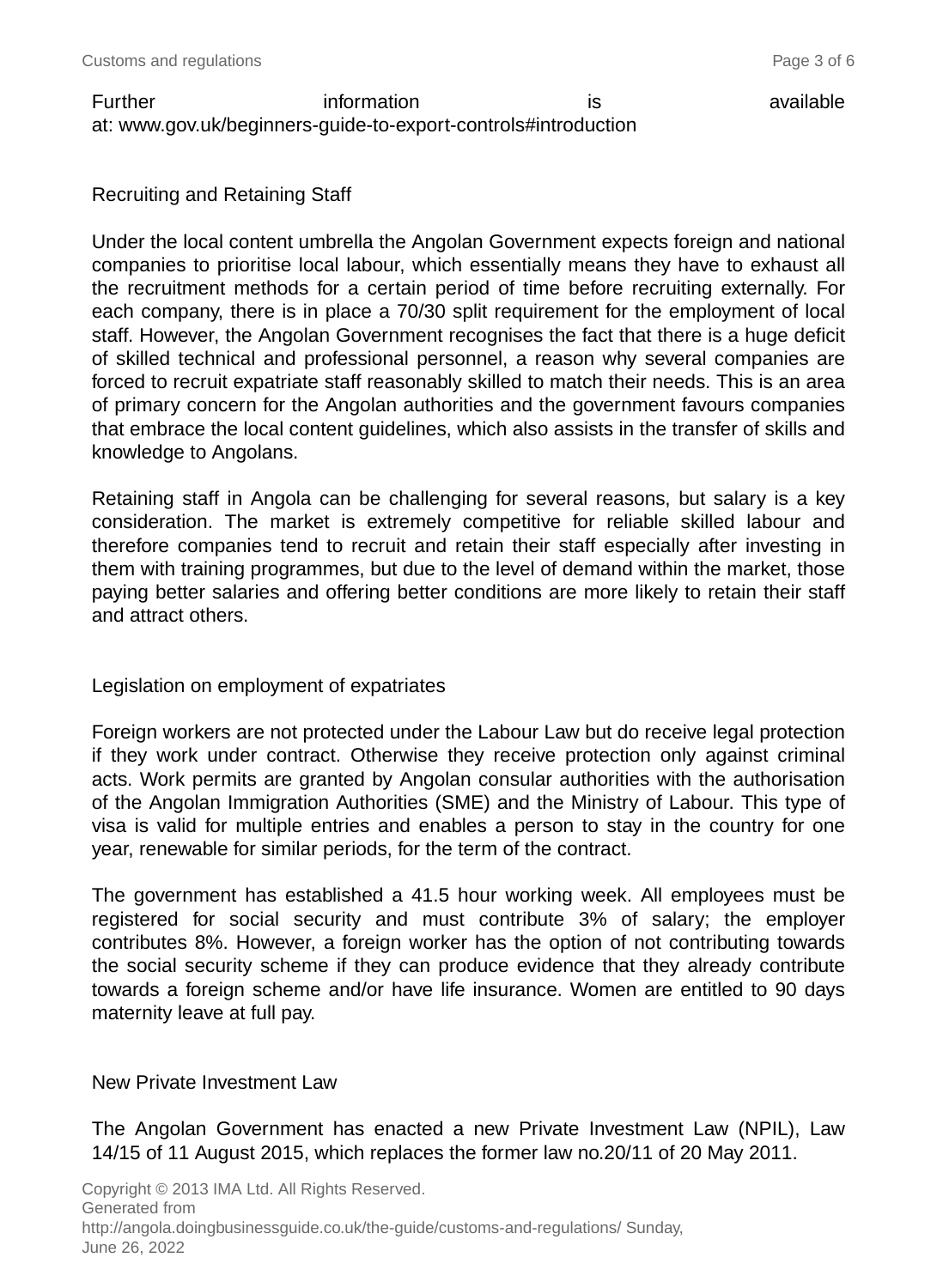The aim of this new law is to increase the volume of private investment (domestic and foreign) in coordination with the National Development Plan 2013-2017 and make the investment procedure simple and with less bureaucracy. It also establishes the general basis of private investment in Angola, including special economic zones, free trade zones, development areas and other areas subject to specific regulations. Most importantly it allows foreign investors to make investments below US\$1 million, entitling them to repatriate profits, dividends and other investment income.

For full details of the NPIL, and advice on how it can help your business in-market, please contact UKTI in Luanda (see the 'Resources' section in this guide).

Source – UKTI

Sponsored By:

## **Urban Requalification / Investments / Real Estate & Property Services**



**Energy / Case Study**



## **Investment Management**



# **Security / Risk Services**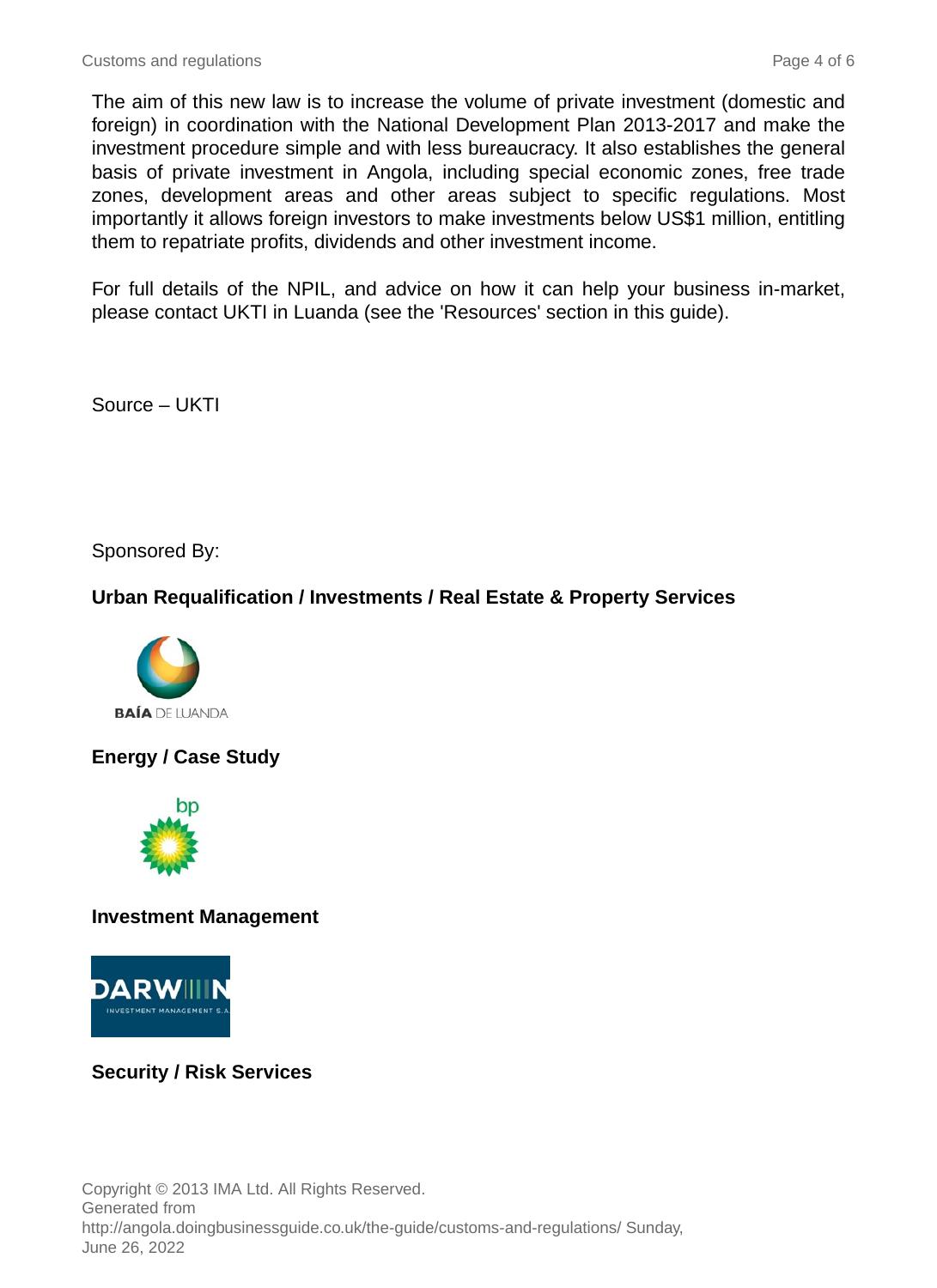



**Professional Business Services**



**Logistics / Shipping & Supply Chain**



**Energy**



# **Banking / Financial Services**



**ICT & Telecommunications**



;

Contact IMA International Market Advisor IMA House 41A Spring Gardens Buxton **Derbyshire** 

Copyright © 2013 IMA Ltd. All Rights Reserved. Generated from http://angola.doingbusinessguide.co.uk/the-guide/customs-and-regulations/ Sunday, June 26, 2022